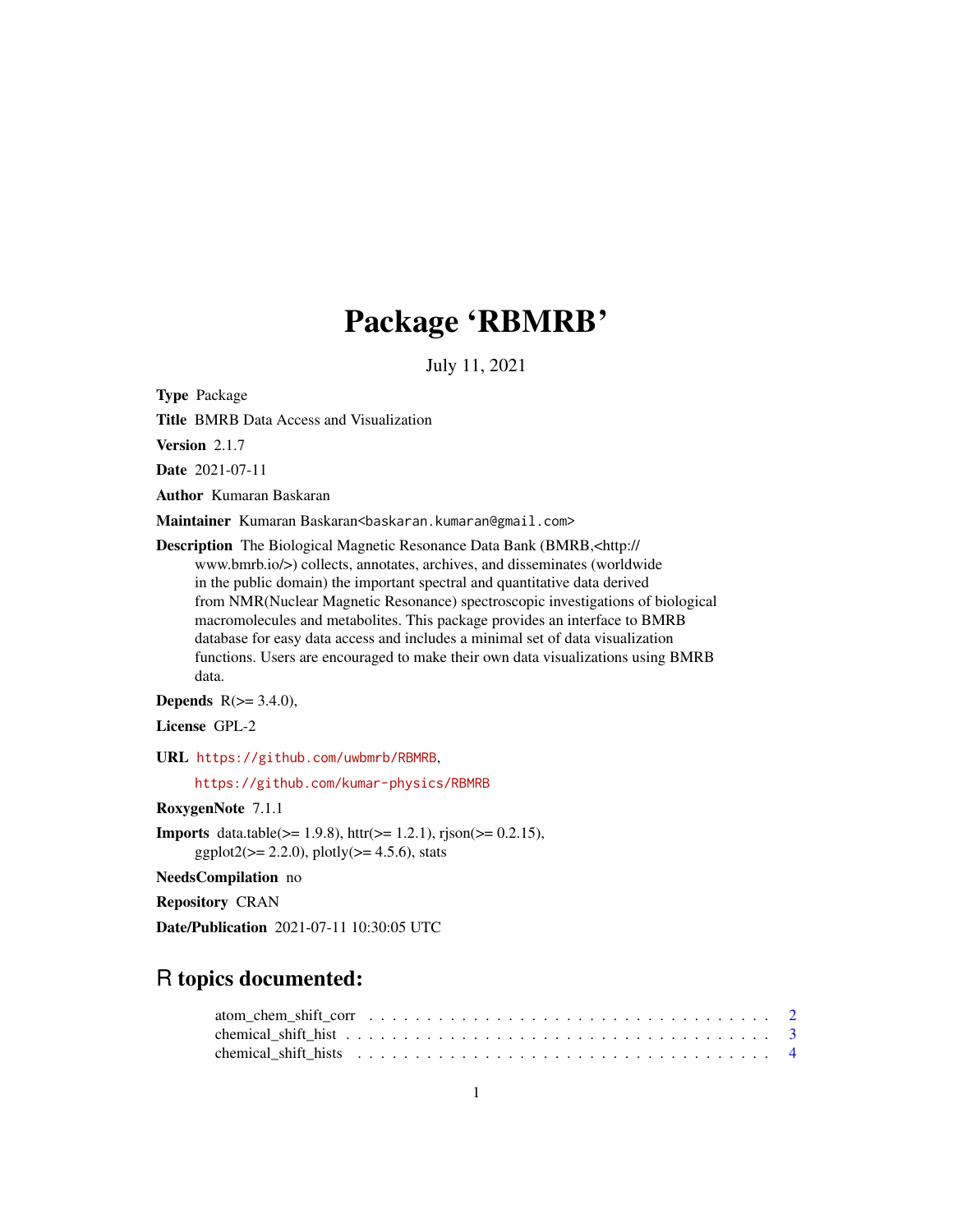<span id="page-1-0"></span>

|                                                                                                              | 6   |
|--------------------------------------------------------------------------------------------------------------|-----|
| $convert\_cs_to_c13hsqc \ldots \ldots \ldots \ldots \ldots \ldots \ldots \ldots \ldots \ldots \ldots \ldots$ | 7   |
| $convert\_cs_to_n15hsqc \dots \dots \dots \dots \dots \dots \dots \dots \dots \dots \dots \dots \dots$       | 7   |
|                                                                                                              | -8  |
|                                                                                                              | 9   |
|                                                                                                              | - 9 |
|                                                                                                              |     |
|                                                                                                              |     |
|                                                                                                              |     |
|                                                                                                              |     |
|                                                                                                              |     |
|                                                                                                              |     |
|                                                                                                              |     |
|                                                                                                              |     |
|                                                                                                              |     |
|                                                                                                              |     |

#### **Index** [17](#page-16-0)

<span id="page-1-1"></span>atom\_chem\_shift\_corr *Chemical shift correlation between given pair of atoms in a given amino acid (or) nucleic acid*

## Description

Plots the correlated chemical shift distribution of given pair of atoms in a single residue from BMRB database. By default it will generate interactive graphics using plotly library

## Usage

atom\_chem\_shift\_corr(atom1, atom2, res = NA)

## Arguments

| atom1 | atom name in NMR-STAR nomenclature like CA.CB2 |
|-------|------------------------------------------------|
| atom2 | atom name in NMR-STAR nomenclature like HA.HB2 |
| res   | residue name in NMR-STAR nomenclature like ALA |

## Value

plot object

## See Also

[fetch\\_res\\_chemical\\_shifts](#page-10-1) and [chem\\_shift\\_corr](#page-5-1)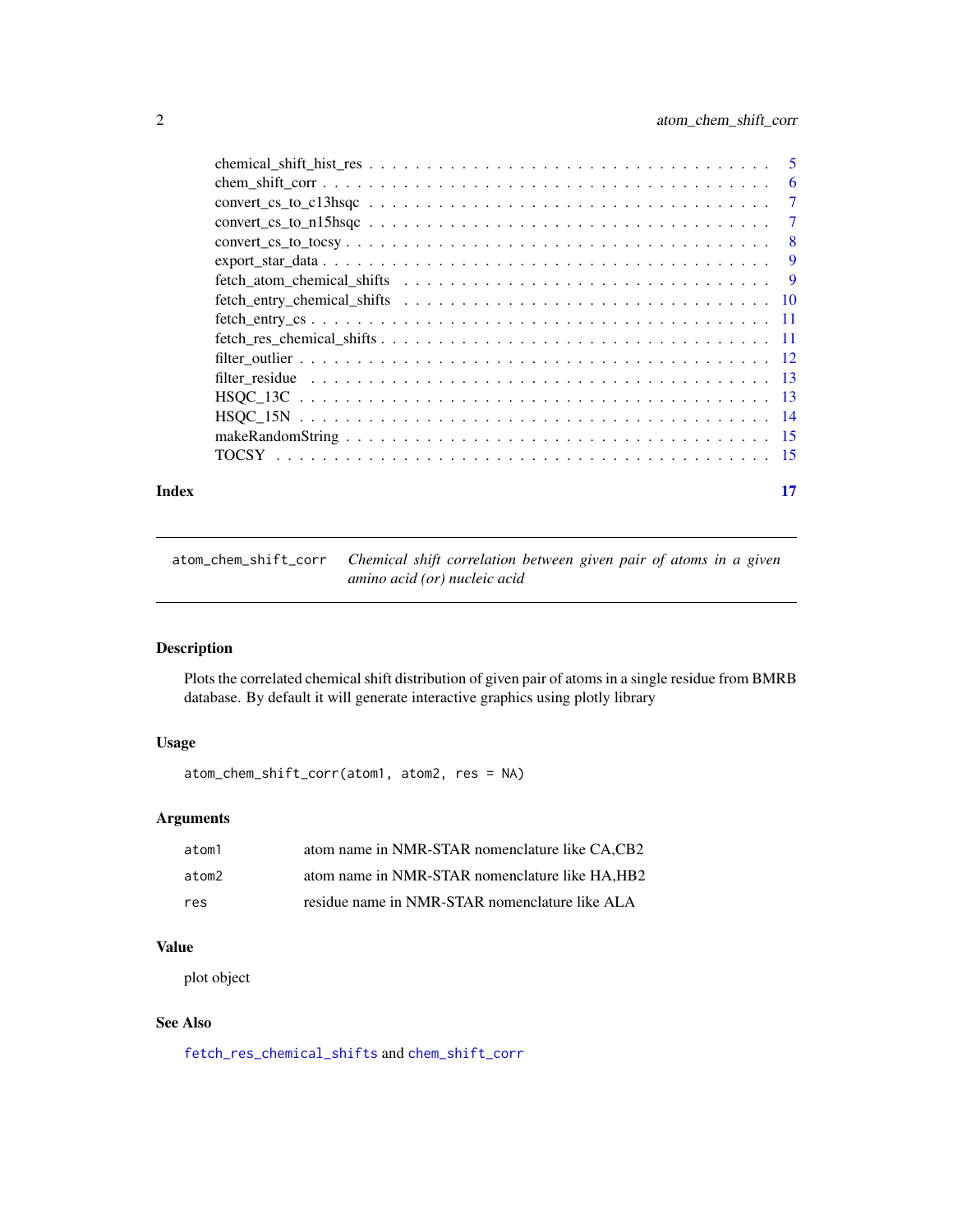#### <span id="page-2-0"></span>Examples

```
#plt<-atom_chem_shift_corr('HE21','HE22','GLN')
#plots the chemical shift distribution between HE21 and HE22
```
<span id="page-2-1"></span>chemical\_shift\_hist *Plots chemical shift distribution*

#### Description

Plots the histogram (or) density of chemical shift distribution of a given atom from amino acid (or) nucleic acid from BMRB database. Optionally particular atom can be specified in the parameter

## Usage

```
chemical_shift_hist(res = "*", atm = "*", type = "count", bw = 0.1, cutoff = 8)
```
### Arguments

| res    | residue name in NMR-STAR atom nomenclature ; Example: ALA, GLY ; default<br><sup>2</sup> *' (includes everything)                    |
|--------|--------------------------------------------------------------------------------------------------------------------------------------|
| atm    | atom name in NMR-STAR nomenclautre; Example : CA, HB2 default '*' (in-<br>cludes all atoms)                                          |
| type   | count; other than count will assume density plot                                                                                     |
| bw     | binwith for histogram; default value 0.1ppm                                                                                          |
| cutoff | values not with in the cutoff time standard deviation from both sides of the mean<br>will be excluded from the plot; default value 8 |

#### Value

R plot object

#### See Also

[fetch\\_res\\_chemical\\_shifts](#page-10-1),[filter\\_residue](#page-12-1) and [chem\\_shift\\_corr](#page-5-1) and [atom\\_chem\\_shift\\_corr](#page-1-1)

```
#plt<-chemical_shift_hist('ALA')
#plots the histogram of all atoms of ALA
#plt<-chemical_shift_hist("*","CB*")
#plots CB chemical shift distribution of standard amino acids
#plt<-chemical_shift_hist('GLY',type='density')
#plots the density plot
```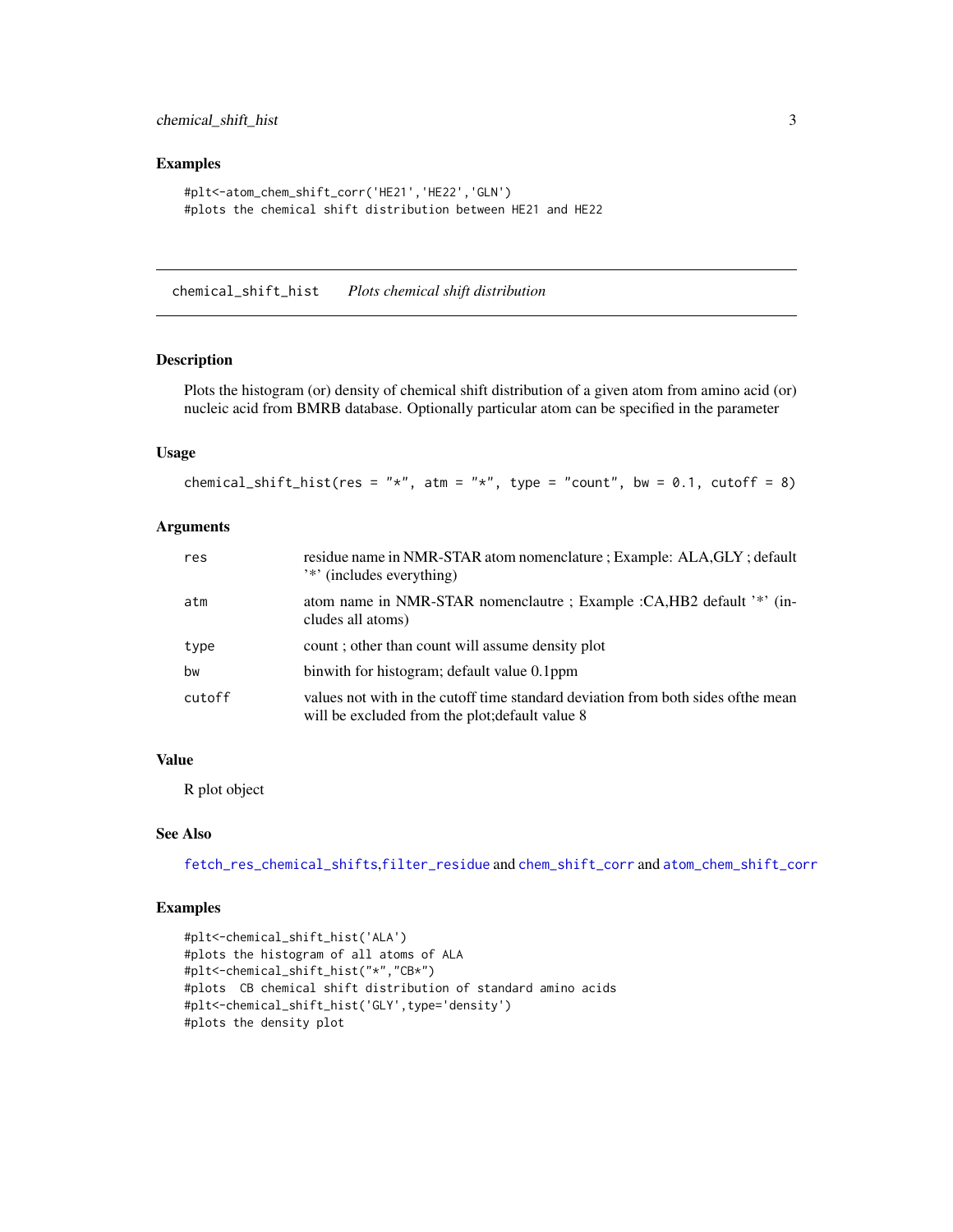<span id="page-3-0"></span>chemical\_shift\_hists *Plots chemical shift distribution for a list of atoms*

## Description

Plots the histogram (or) density of chemical shift distribution of a given list of atoms. Atoms from different residues cam be specified as "residue-atom". Exammple "ALA-CA","GLN-HE21","GLN-HE\*"

#### Usage

```
chemical_shift_hists(
  atm = NA,
  type = "count",
 bw = 0.1,
  cutoff = 8,
  interactive = TRUE
)
```
## Arguments

| atm         | list Example: c("ALA-CA","GLY-CA")                                                                                                   |
|-------------|--------------------------------------------------------------------------------------------------------------------------------------|
| type        | count; other than count will assume density plot                                                                                     |
| bw          | binwith for histogram; default value 0.1ppm                                                                                          |
| cutoff      | values not with in the cutoff time standard deviation from both sides of the mean<br>will be excluded from the plot; default value 8 |
| interactive | TRUE/FALSE default TRUE                                                                                                              |

## Value

R plot object

## See Also

[fetch\\_res\\_chemical\\_shifts](#page-10-1),[filter\\_residue](#page-12-1) and [chem\\_shift\\_corr](#page-5-1) and [atom\\_chem\\_shift\\_corr](#page-1-1)

```
#plt<-chemical_shift_hists(c('ALA-C*'))
#plots the histogram of all atoms of ALA
#plt<-chemical_shift_hists(c("GLY-H*","ALA-HA"),type='density')
#plots the density plot
```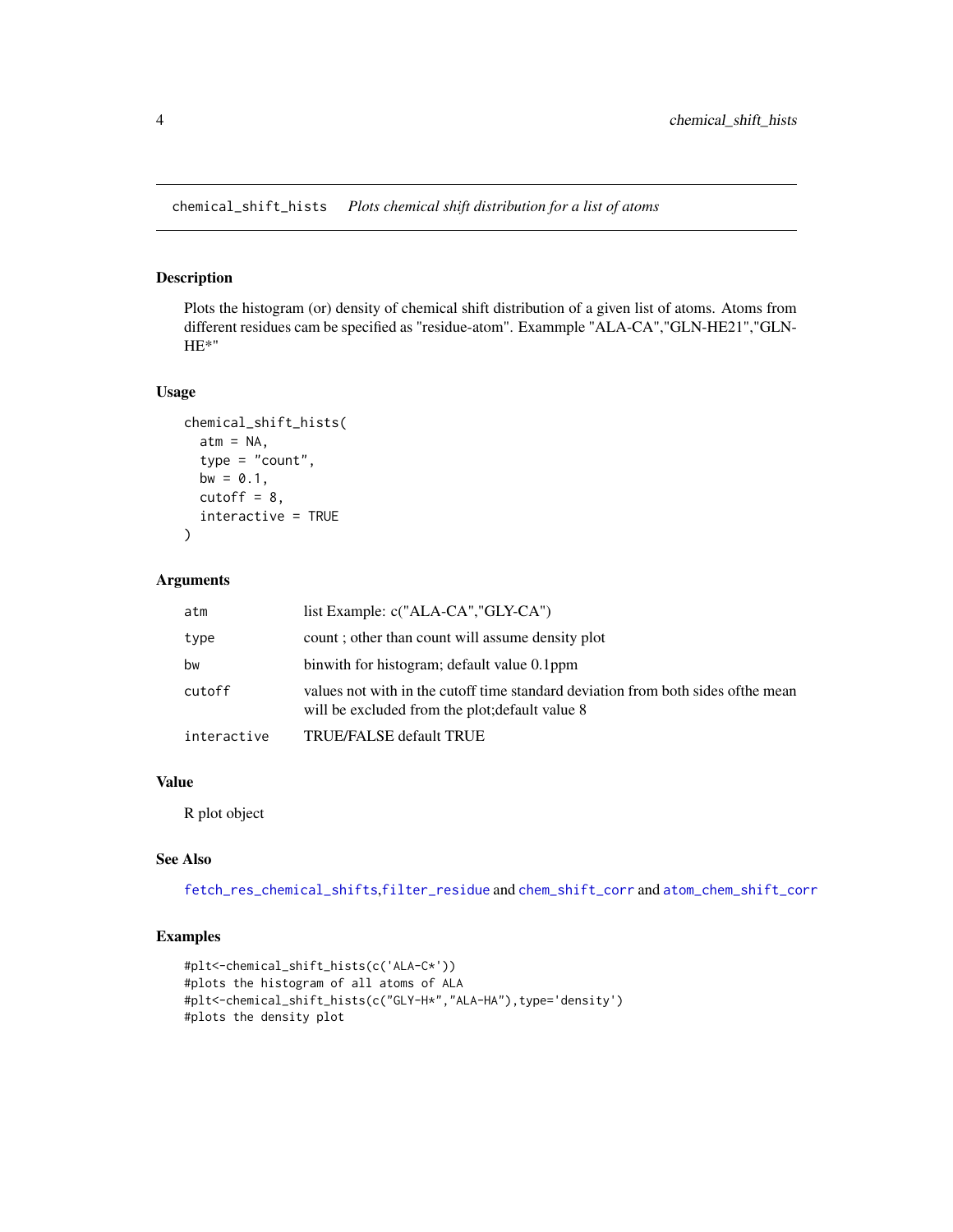<span id="page-4-0"></span>chemical\_shift\_hist\_res

*Plots chemical shift distribution of all atoms of a given amino acid*

## Description

Plots the histogram (or) density of chemical shift distribution of all atoms of a given amino acid (or) nucleic acid from BMRB database.

## Usage

```
chemical_shift_hist_res(
  res = "*",
  type = "count",
  cutoff = 8,
  interactive = TRUE
\mathcal{E}
```
#### Arguments

| res         | residue name in NMR-STAR atom nomenclature ; Example: ALA, GLY                                                                       |
|-------------|--------------------------------------------------------------------------------------------------------------------------------------|
| type        | count; other than count will assume density plot                                                                                     |
| cutoff      | values not with in the cutoff time standard deviation from both sides of the mean<br>will be excluded from the plot; default value 8 |
| interactive | TRUE/FALSE default TRUE                                                                                                              |

## Value

R plot object

## See Also

[fetch\\_res\\_chemical\\_shifts](#page-10-1),[filter\\_residue](#page-12-1) and [chem\\_shift\\_corr](#page-5-1) and [atom\\_chem\\_shift\\_corr](#page-1-1)

```
#plt<-chemical_shift_hist_res('ALA')
#plots the histogram of all atoms of ALA
#plt<-chemical_shift_hist('GLY',type='density')
#plots the density plot
```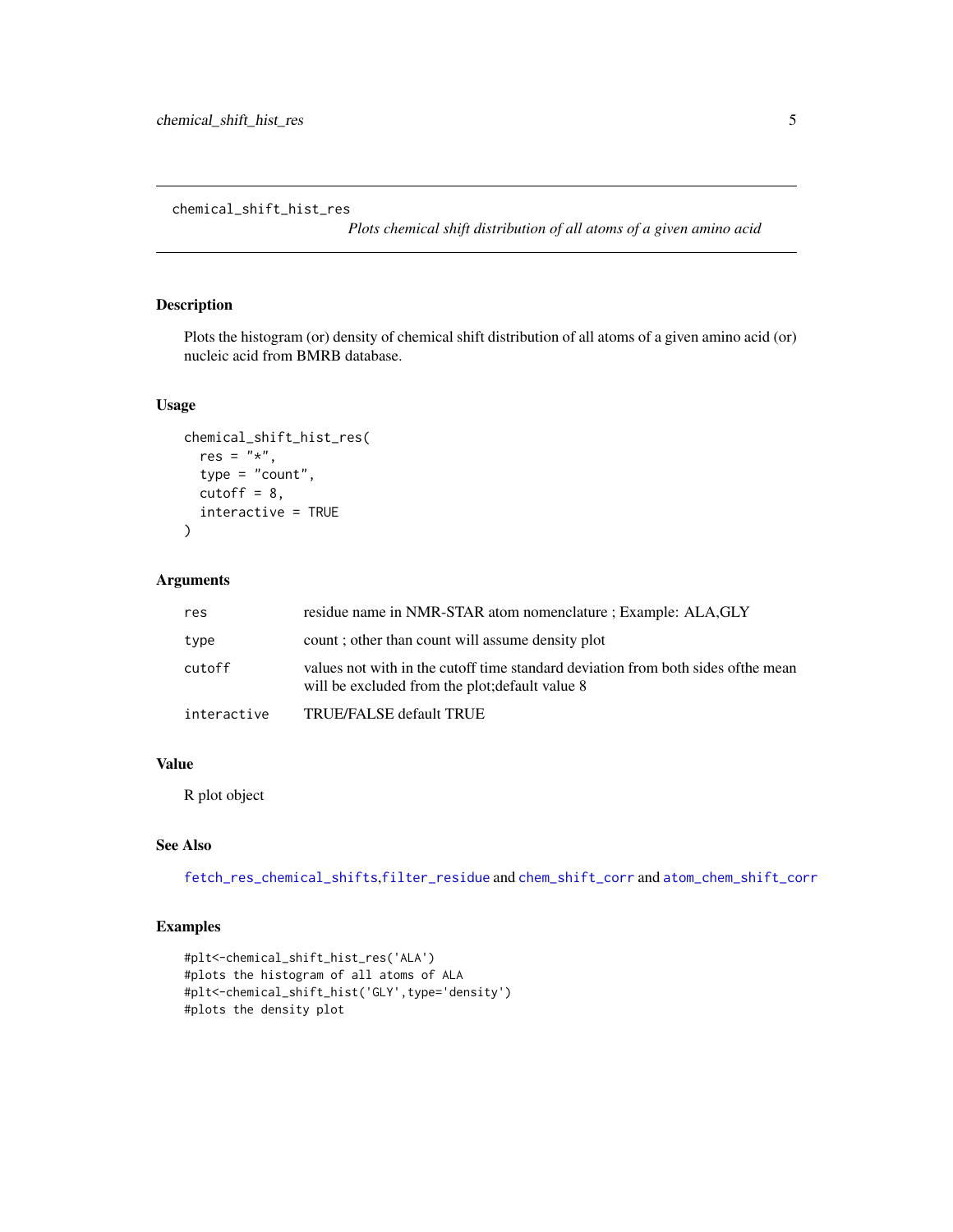<span id="page-5-1"></span><span id="page-5-0"></span>

## Description

Plots the correlated chemical shift distribution of any two atoms in a single residue for the 20 standard amino acids from BMRB database. By default it will generate interactive graphics using plotly library

#### Usage

```
chem_shift_corr(atom1, atom2, res = NA, type = "c", interactive = TRUE)
```
## Arguments

| atom1       | atom name in NMR-STAR nomenclature like CA,CB2                                                                      |
|-------------|---------------------------------------------------------------------------------------------------------------------|
| atom2       | atom name in NMR STAR nomenclature like HA, HB2                                                                     |
| res         | residue name like ALA, GLY (optional by default includes all possible amino<br>acids)                               |
| type        | 'c' for contour plot and 's' for scatter plot default 'c' scatter plot will be slow<br>and heavy for large data set |
| interactive | TRUE/FALSE default=TRUE                                                                                             |

## Value

plot object

## See Also

[fetch\\_atom\\_chemical\\_shifts](#page-8-1) and [atom\\_chem\\_shift\\_corr](#page-1-1)

```
#plt<-chem_shift_corr('HE21','HE22')
#plots the chemical shift distribution between HE21 and HE22
```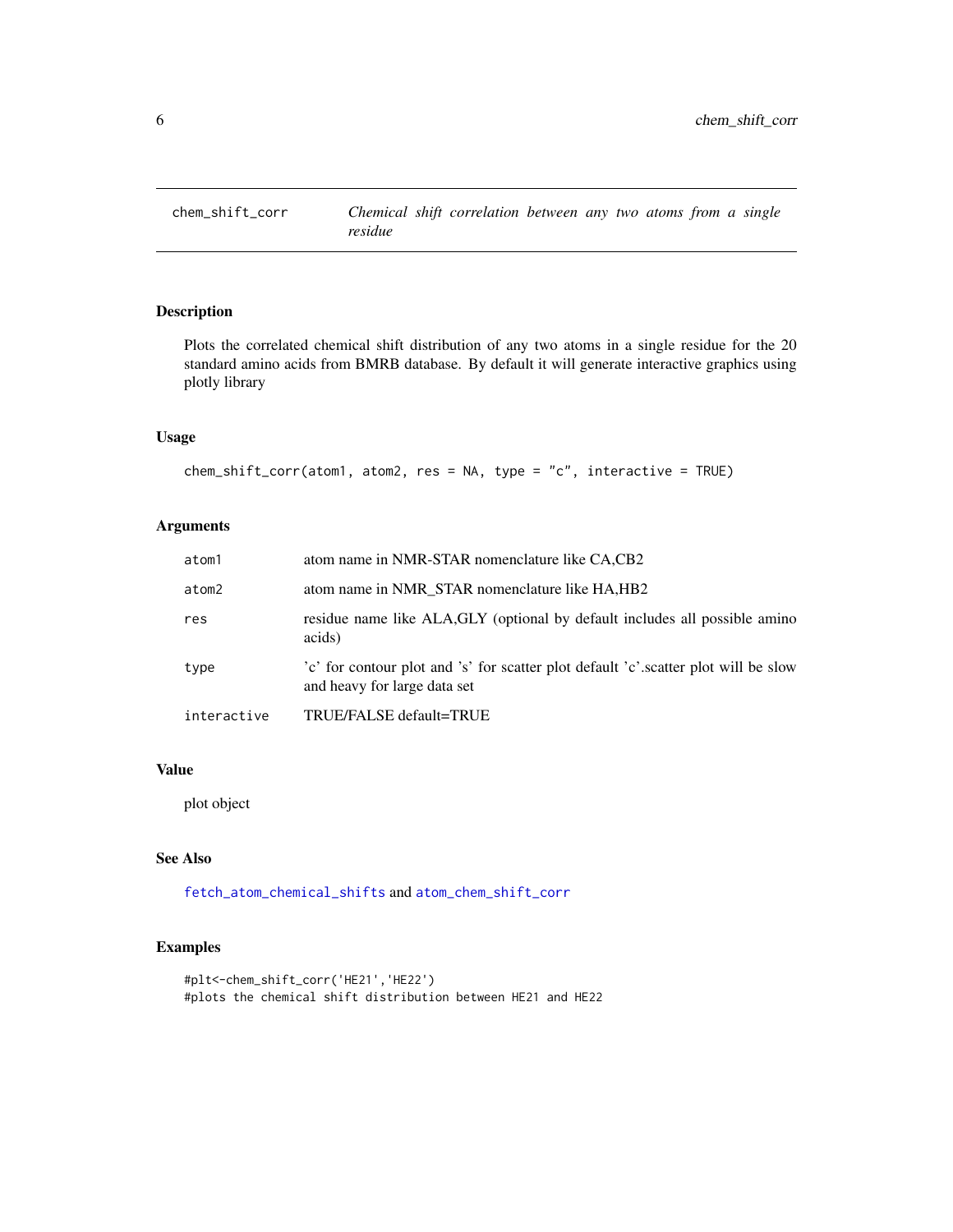<span id="page-6-2"></span><span id="page-6-0"></span>convert\_cs\_to\_c13hsqc *Reformats chemical shift dataframe for easy plotting*

## Description

Reformats the output dataframe from fetch entry chemical shifts into a simple dataframe that contains proton and carbon chemical shifts in two columns. This will be helpful to plot 1H-13C HSQC(Hetronuclear Single Quantum Coherence) spectrum

#### Usage

convert\_cs\_to\_c13hsqc(csdf)

#### Arguments

csdf chemical shift data frame from [fetch\\_entry\\_chemical\\_shifts](#page-9-1)

### Value

R data frame that contains proton and carbon chemical shifts in two columns for each residue

#### See Also

[convert\\_cs\\_to\\_n15hsqc](#page-6-1) and [convert\\_cs\\_to\\_tocsy](#page-7-1)

#### Examples

```
#df<-fetch_entry_chemical_shifts(15060)
# Downloads data from BMRB
#hsqc<-convert_cs_to_c13hsqc(df)
# Reformats for easy plotting
```
<span id="page-6-1"></span>convert\_cs\_to\_n15hsqc *Reformats chemical shift dataframe for easy plotting*

#### Description

Reformats the output dataframe from [fetch\\_entry\\_chemical\\_shifts](#page-9-1) into a simple dataframe that contains algorithmically combined proton and nitrogen chemical shifts in two columns. This will be helpful to plot 1H-15N HSQC(Hetronuclear Single Quantum Coherence) spectrum.

#### Usage

```
convert_cs_to_n15hsqc(csdf)
```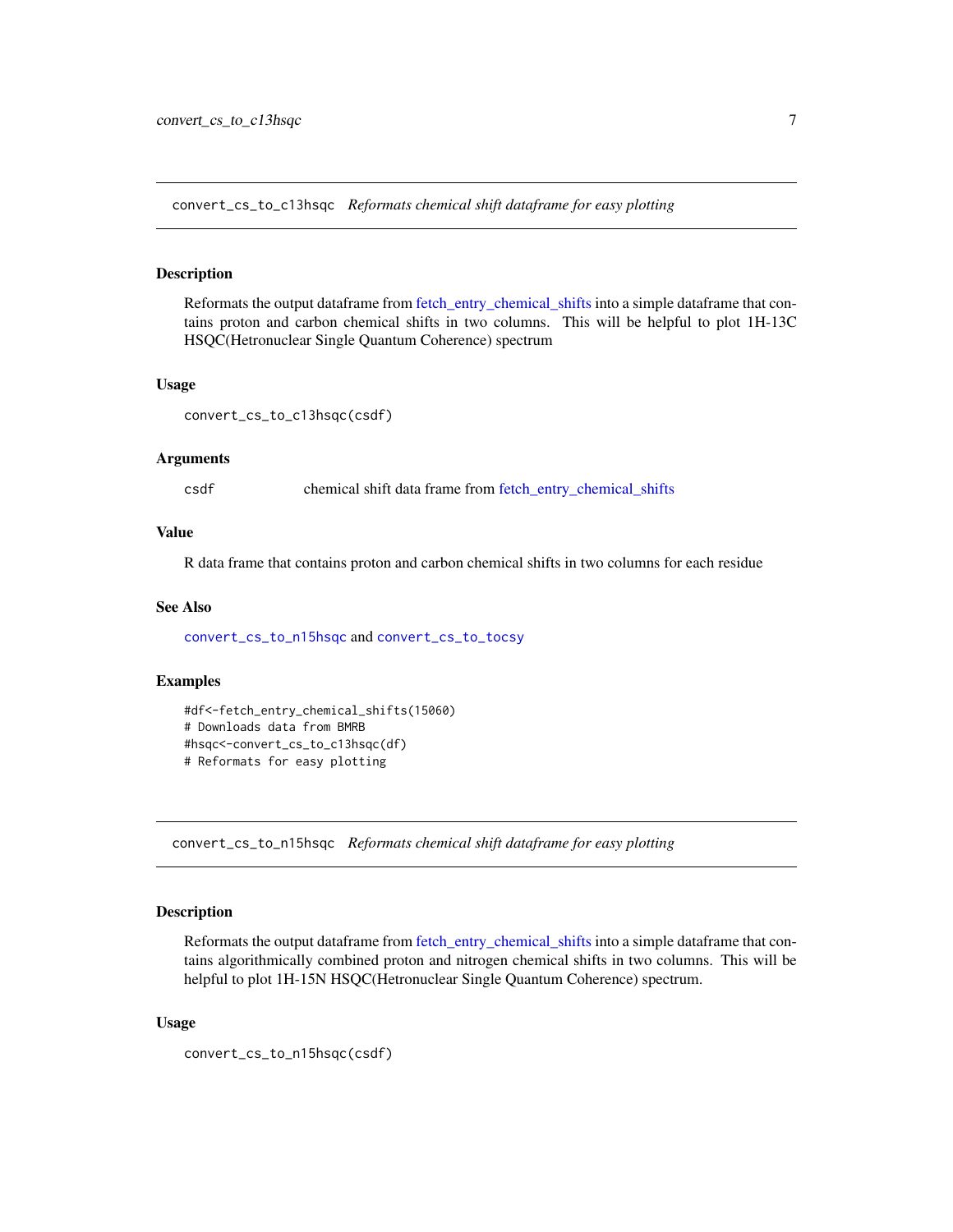#### <span id="page-7-0"></span>Arguments

csdf Chemical shift data frame from [fetch\\_entry\\_chemical\\_shifts](#page-9-1)

## Value

R data frame that contains proton and nitrogen chemical shifts in two columns for each residue

#### See Also

[convert\\_cs\\_to\\_c13hsqc](#page-6-2) and [convert\\_cs\\_to\\_tocsy](#page-7-1)

#### Examples

```
#df<-fetch_entry_chemical_shifts(15060)
#Downloads the chemical shift data from BMRB
#hsqc<-convert_cs_to_n15hsqc(df)
#Reformats for easy plotting
```
<span id="page-7-1"></span>convert\_cs\_to\_tocsy *Reformats chemical shift dataframe for easy plotting*

#### Description

Reformats the output dataframe from [fetch\\_entry\\_chemical\\_shifts](#page-9-1) into a simple dataframe that contains algorithmically combined proton shifts in two columns. This will be helpful to plot TOCSY(TOtal Correlation SpectroscpY) spectrum

#### Usage

convert\_cs\_to\_tocsy(csdf)

## Arguments

csdf chemical shift data frame from [fetch\\_entry\\_chemical\\_shifts](#page-9-1)

## Value

R data frame that contains all possible combinations of proton chemical shifts in two columns

#### See Also

[convert\\_cs\\_to\\_c13hsqc](#page-6-2) and [convert\\_cs\\_to\\_n15hsqc](#page-6-1)

```
df<-fetch_entry_chemical_shifts(15060)
# Downloads data from BMRB
tocsy<-convert_cs_to_tocsy(df)
# Reformats for easy plotting
```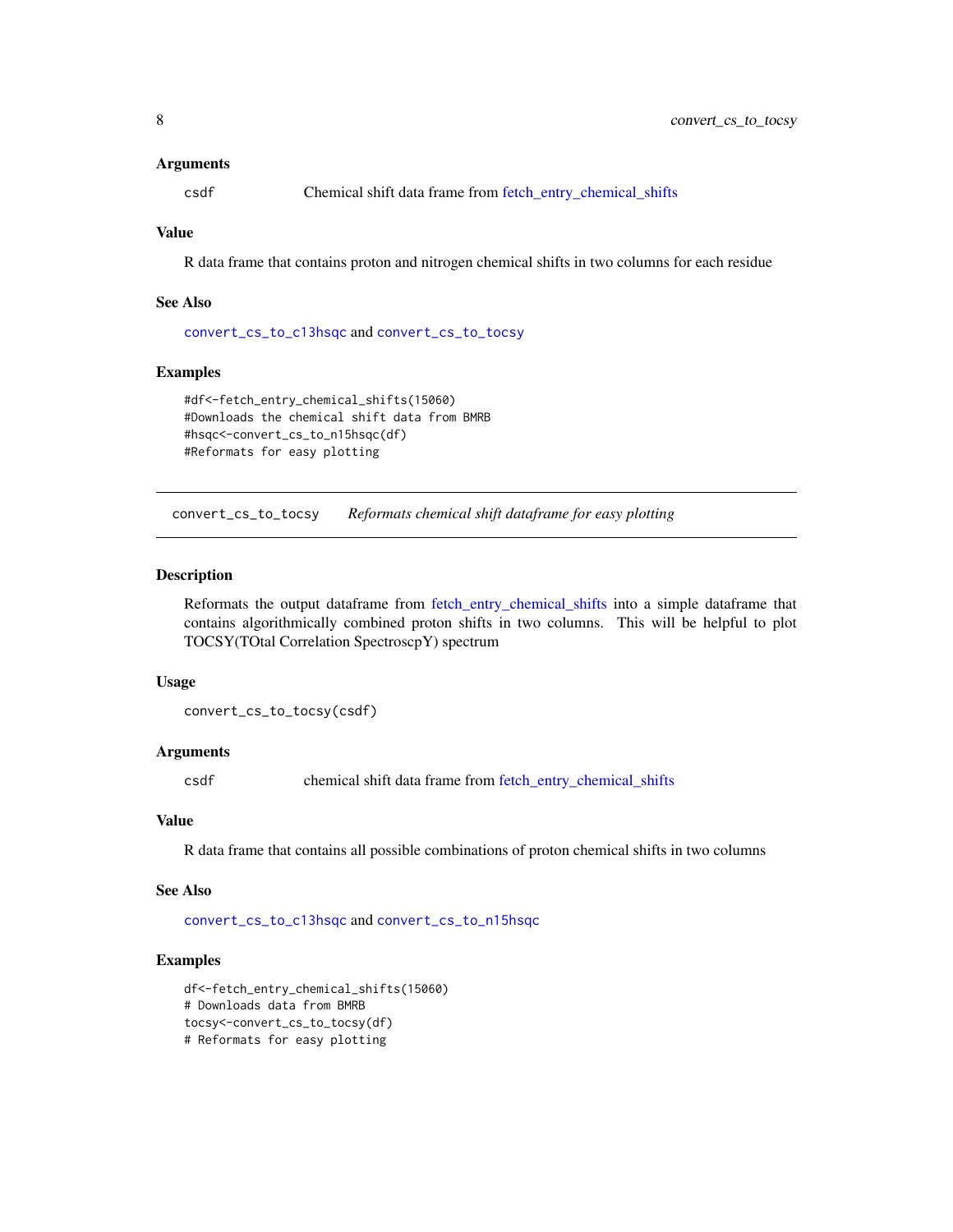<span id="page-8-0"></span>export\_star\_data *Exports NMR-STAR file to BMRB API server*

#### Description

Exports NMR-STAR file to BMRB API server for data visualization. This function will return a tocken, which can be used like a pseudo BMRB ID. The tocken will expire after 7 days

#### Usage

```
export_star_data(filename)
```
#### **Arguments**

filename filename with correct path

#### Value

Temporary tocken to access the file

#### See Also

[fetch\\_atom\\_chemical\\_shifts](#page-8-1), [fetch\\_entry\\_chemical\\_shifts](#page-9-1) [fetch\\_res\\_chemical\\_shifts](#page-10-1)

## Examples

```
# ent_id <- export_star_data('/nmrdata/hpr.str')
```
# Exports hpr.str file to BMRB API server and gets a temporary tocken

<span id="page-8-1"></span>fetch\_atom\_chemical\_shifts

*Imports all chemical shifts of a given atom from BMRB database*

### Description

Downloads the full chemical shift data from BMRB macromolecules/metabolomics database for a given atom

#### Usage

```
fetch_atom_chemical_shifts(atom = "*", db = "macromolecules")
```
#### Arguments

| atom | atom name in NMR-STAR atom nomenclature ; Example: CA,CB2; default *<br>(all atoms)              |
|------|--------------------------------------------------------------------------------------------------|
| db   | macromolecules, metabolomics (optional, by default will fetch from macro-<br>molecules database) |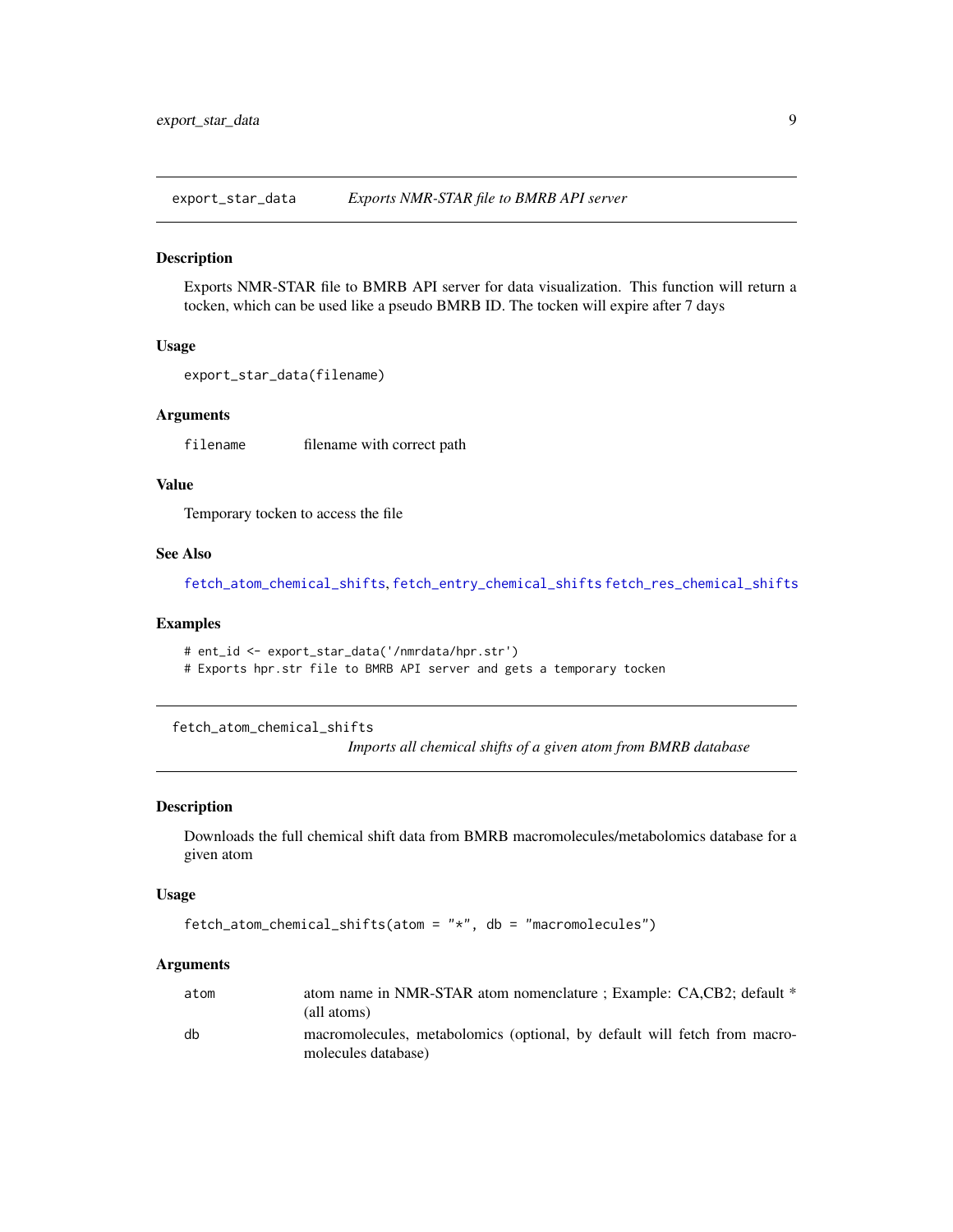## <span id="page-9-0"></span>Value

R data frame that contains full chemical shift list for a given atom

#### See Also

```
fetch_entry_chemical_shifts,fetch_res_chemical_shifts,filter_residue and chem_shift_corr
and atom_chem_shift_corr
```
#### Examples

```
#df<-fetch_atom_chemical_shifts('CG2','macromolecules')
# Downloads CB2 chemical shifts from macromolecules database at BMRB
#df<-fetch_atom_chemical_shifts('C1','metabolomics')
# Downloads C1 chemical shifts from metabolomics database at BMRB
```

```
fetch_entry_chemical_shifts
```
*Imports chemical shift table for a given entry or list of entries from BMRB data base*

#### Description

Downloads NMR chemical shift data from BMRB database for a given Entry ID or list of Entry IDs

#### Usage

fetch\_entry\_chemical\_shifts(IDlist)

#### Arguments

| IDlist | single BMRB ID (or) list of BMRB IDs in csv format; For macromolecule en-                           |
|--------|-----------------------------------------------------------------------------------------------------|
|        | tries it is just a number without bmrb prefix (example: $c(15060, 15000, 18867)$ );                 |
|        | For metabolomics entries it should have 'bmse' prefix (example: c('bmse000035','bmse000035','bmse00 |

#### Value

R data frame that contains Atom\_chem\_shift data for a given list of entries

#### See Also

[fetch\\_atom\\_chemical\\_shifts](#page-8-1),[fetch\\_entry\\_cs](#page-10-2) and [fetch\\_res\\_chemical\\_shifts](#page-10-1)

```
#df<-fetch_entry_chemical_shifts(15060)
# Downloads NMR chemical shifts of a single entry from BMRB
#df<-fetch_entry_chemical_shifts(c(17074,17076,17077))
# Downloads NMR chemical shifts of multiple entries from BMRB
# df<-fetch_entry_chemical_shifts(c('bmse000034','bmse000035','bmse000036'))
# Downloads data from BMRB metabolomics database
```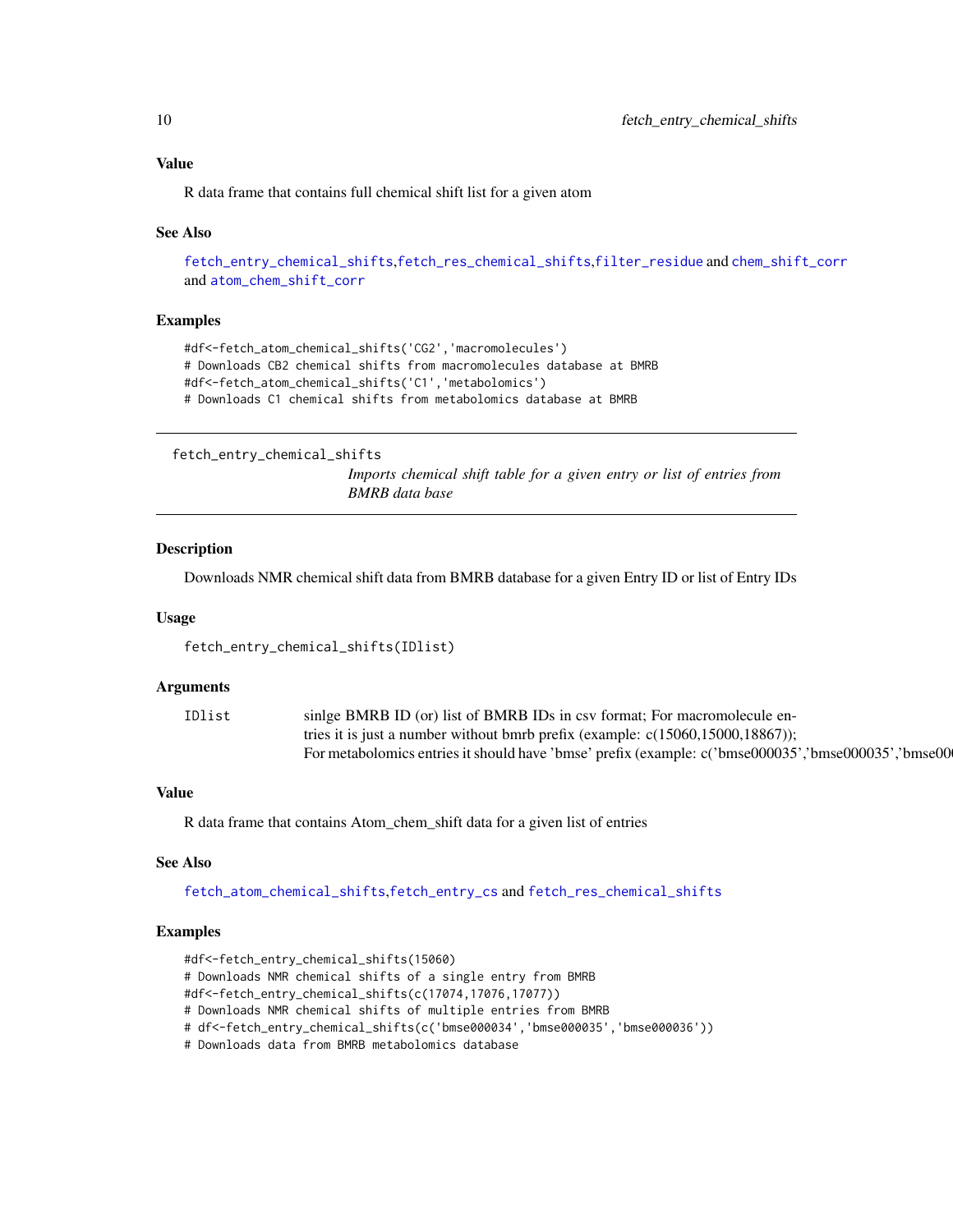<span id="page-10-2"></span><span id="page-10-0"></span>

## **Description**

Downloads NMR chemical shift data from BMRB database for a given Entry ID

#### Usage

fetch\_entry\_cs(ID)

#### Arguments

ID sinlge BMRB ID; For macromolecule entries it is just a number without bmrb prefix (example: 15060); For metabolomics entries it should have 'bmse' prefix (example: 'bmse000035')

#### Value

R data frame that contains Atom\_chem\_shift data for a given entry ID

### See Also

[fetch\\_entry\\_chemical\\_shifts](#page-9-1),[fetch\\_atom\\_chemical\\_shifts](#page-8-1) and [fetch\\_res\\_chemical\\_shifts](#page-10-1)

#### Examples

- # df<-fetch\_entry\_cs(15060)
- # Downloads NMR chemical shifts of the given entry from macromolecule database
- # df<-fetch\_entry\_cs('bmse000034')
- # Downloads data from BMRB metabolomics database

<span id="page-10-1"></span>fetch\_res\_chemical\_shifts

*Imports chemical shift data for a given amino acid/nucleic acid*

#### Description

Downloads chemical shift data from BMRB macromolecular database for a given amino acid (or) nucleic acid. Optionally particular atom can be specified in the parameter

#### Usage

```
fetch_res_chemical_shifts(res = "*", atm = "*")
```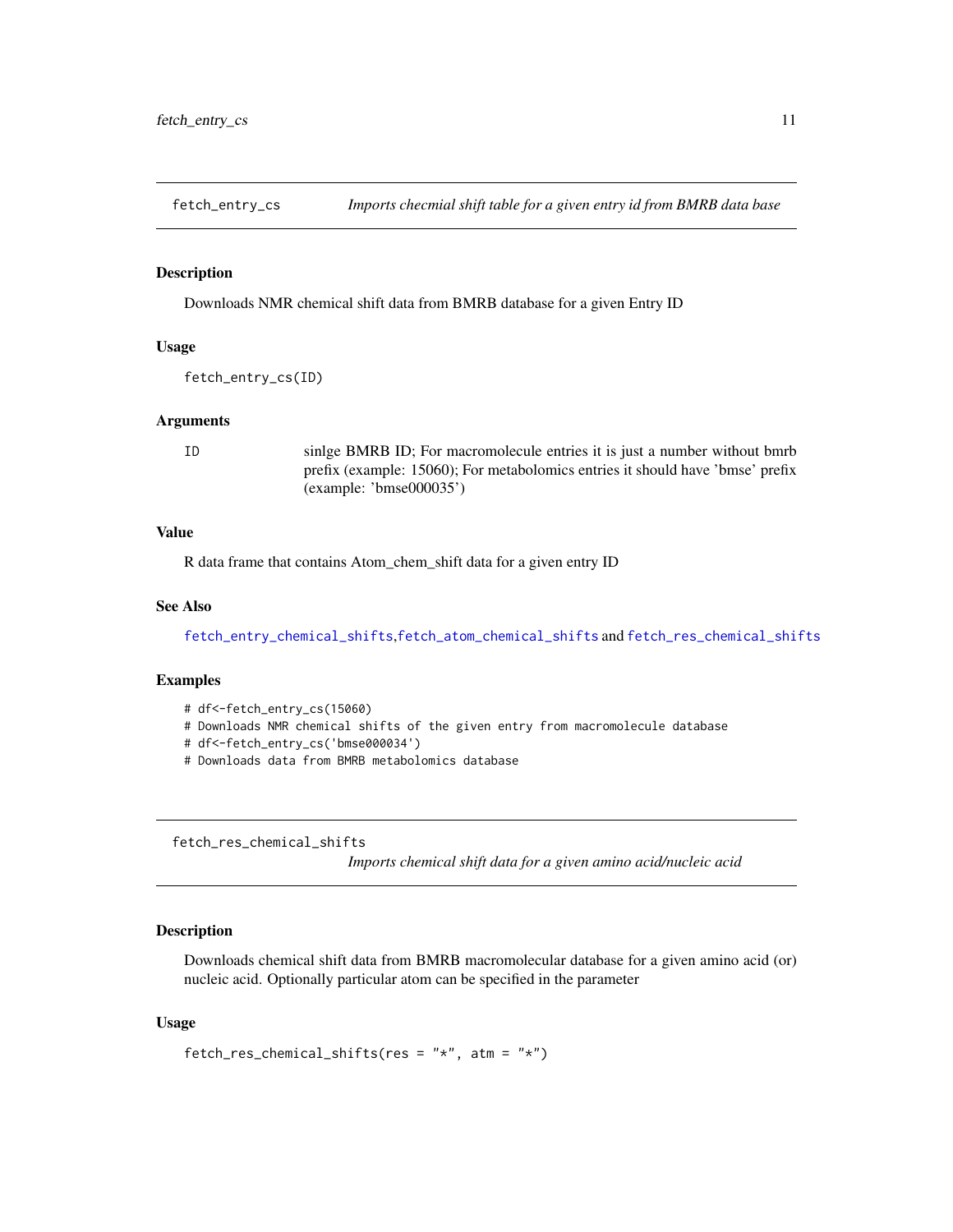## <span id="page-11-0"></span>Arguments

| res | residue name in NMR-STAR atom nomenclature ; Example: ALA, GLY ; default<br><sup>'*'</sup> (all residues) |
|-----|-----------------------------------------------------------------------------------------------------------|
| atm | atom name in NMR-STAR nomenclautre ; Example :CA,HB2; default * (all<br>atoms)                            |

## Value

R data frame that contains full chemical shift list for a given atom

## See Also

[fetch\\_atom\\_chemical\\_shifts](#page-8-1),[filter\\_residue](#page-12-1) and [chemical\\_shift\\_hist](#page-2-1)

## Examples

```
#df<-fetch_res_chemical_shifts('GLY')
# Downloads chemical shift data of all atoms of GLY
#df<-fetch_res_chemical_shifts('ALA','CA')
# Downloads C alpha chemical shifts of ALA from macromolecules database at BMRB
```
<span id="page-11-1"></span>filter\_outlier *Remove chemical shift outliers*

## Description

Removes chemical shifts values outside of cutoff times standard deviation on both sides of the mean

#### Usage

filter\_outlier( $cs = NA$ , cutoff = 8)

## Arguments

| <b>CS</b> | data frame with amino acid information in Comp_ID and Atom_ID column                               |
|-----------|----------------------------------------------------------------------------------------------------|
| cutoff    | cutoff value (cutoff times standard deviation is used to trim the value on boths<br>sides of mean) |

## Value

R data frame with chemical shift values

#### See Also

[filter\\_residue](#page-12-1) and [fetch\\_atom\\_chemical\\_shifts](#page-8-1)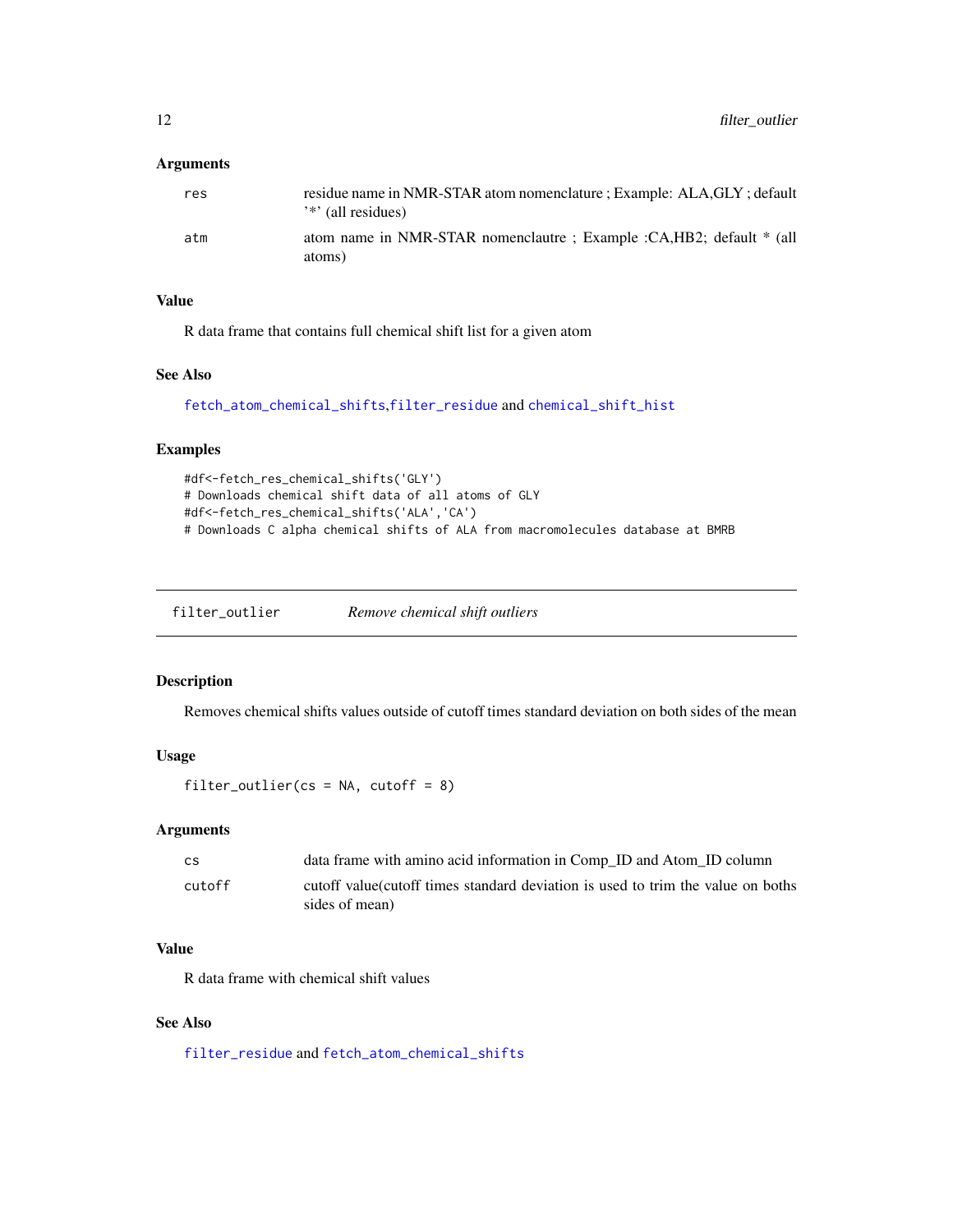## <span id="page-12-0"></span>filter\_residue 13

#### Examples

```
#df<-filter_outlier(fetch_atom_chemical_shifts("CG2"))
#Downloads all CG2 chemical shifts and removes the outliers
```
<span id="page-12-1"></span>filter\_residue *Filter for standard 20 amino acids*

## Description

Filters out non standard amino acids using Comp\_ID. The data frame should contain three letter anio acid code in COMP\_ID column.

## Usage

```
filter_residue(df)
```
#### Arguments

df data frame with amino acid information in Comp\_ID column

#### Value

R data frame that contains information from only standard 20 amino acids.

#### See Also

[fetch\\_atom\\_chemical\\_shifts](#page-8-1) and [filter\\_outlier](#page-11-1)

## Examples

```
#df<-filter_residue(fetch_atom_chemical_shifts("CG2"))
#Downloads all CG2 chemical shifts and removes non standard amino acids
```
<span id="page-12-2"></span>

| HSOC_13C | Simulates H1-C13 HSQC spectra for a given entry or list of entries |
|----------|--------------------------------------------------------------------|
|          | from BMRB                                                          |

## Description

Simulates H1-C13 HSQC(Hetronuclear Single Quantum Coherence) spectra directly from BMRB database. By default it will generate interactive graphics using plotly library

#### Usage

HSQC\_13C(idlist, type = "scatter", interactive = TRUE)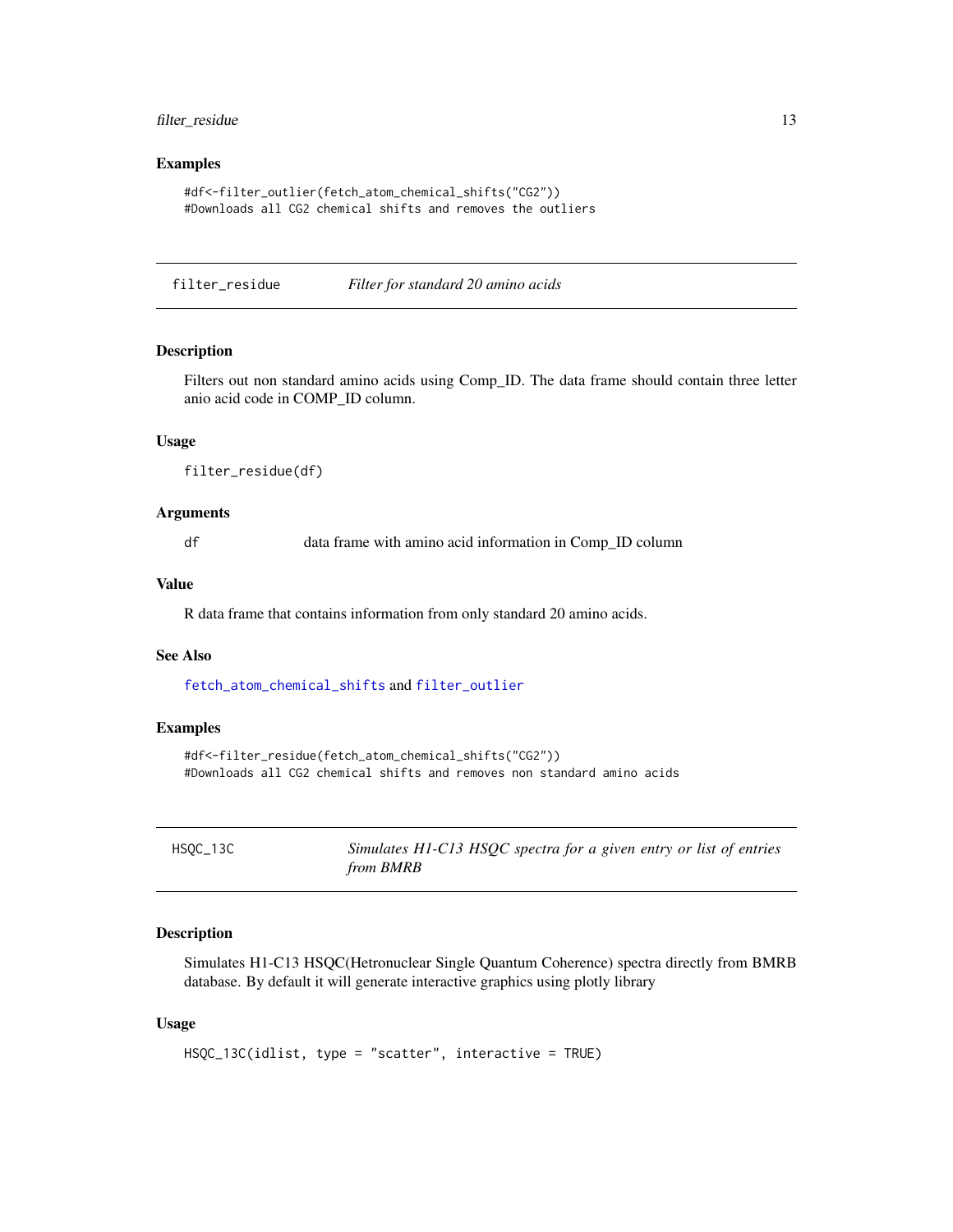#### Arguments

| idlist      | list of bmrb ids in csv      |
|-------------|------------------------------|
| type        | scatter/line default=scatter |
| interactive | TRUE/FALSE default=TRUE      |

## Value

R plot object

### See Also

[HSQC\\_15N](#page-13-1) and [TOCSY](#page-14-1)

## Examples

```
plot_hsqc<-HSQC_13C(c(17074,17076,17077))
#Simulates C13-HSQC spectra form the given list of entries
#plot_hsqc<-HSQC_13C(c(17074,17076,17077),'line')
#Simulates C13-HSQC and connects the peaks with same sequence number
#plot_hsqc<-HSQC_13C(c(17074,17076,17077),interactive=FALSE)
#Example for non interactive plot
```
<span id="page-13-1"></span>

| HSOC_15N | Simulates H1-N15 HSQC spectra for a given entry or list of entries |
|----------|--------------------------------------------------------------------|
|          | <i>from BMRB</i>                                                   |

## Description

Simulates H1-N15 HSQC(Hetronuclear Single Quantum Coherence) spectra directly from BMRB database. Default plot type will be 'scatter'.Peaks from different spectra(entries) can be connected based on residue numbers by specifying plot type as 'line'. By default it will generate interactive graphics using plotly library

## Usage

```
HSQC_15N(idlist, type = "scatter", interactive = TRUE)
```
## Arguments

| idlist      | list of bmrb ids in csy      |
|-------------|------------------------------|
| type        | scatter/line default=scatter |
| interactive | TRUE/FALSE default=TRUE      |

## Value

R plot object

<span id="page-13-0"></span>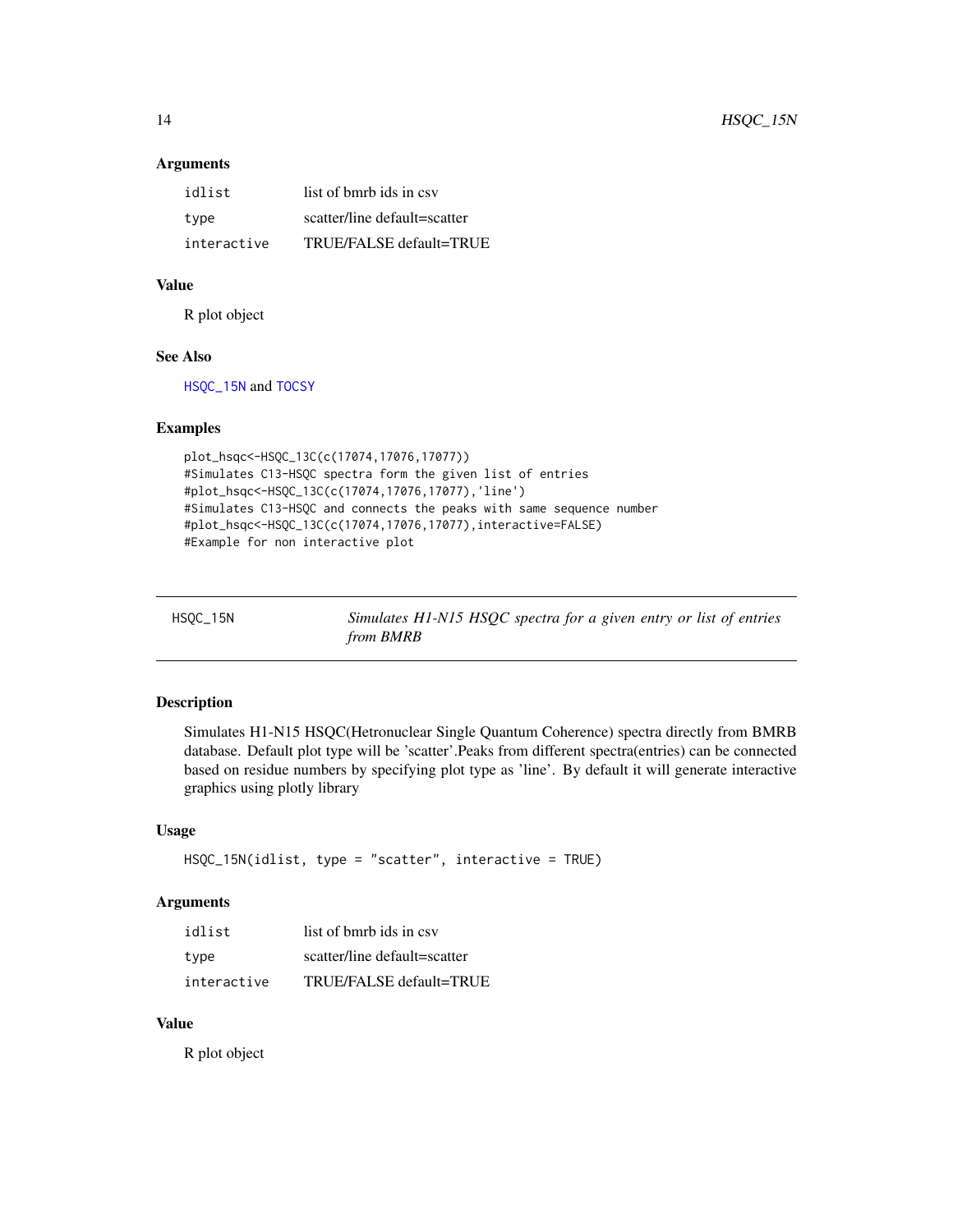## <span id="page-14-0"></span>makeRandomString 15

## See Also

[HSQC\\_13C](#page-12-2) and [TOCSY](#page-14-1)

#### Examples

```
#plot_hsqc<-HSQC_15N(c(17074,17076,17077))
#simulates N15-HSQC spectra for the given 3 entreis
#plot_hsqc<-HSQC_15N(18857,'line')
#simulates the N15-HSQC spectra from many chemical shift lists from a single entry
#plot_hsqc<-HSQC_15N(c(17074,17076,17077),interactive=FALSE)
#example for non interactive plots
```
makeRandomString *Generates random string of fixed length(for internal use in RBMRB)*

## Description

Local files may not have Entry\_ID, in that case random Entry\_ID is assigned using this function. It is an internal function used only by RBMRB package

#### Usage

```
makeRandomString()
```
<span id="page-14-1"></span>

| TOCSY | Simulates TOCSY spectra for a given entry or a list of entries from |
|-------|---------------------------------------------------------------------|
|       | <i>BMRB</i>                                                         |

## Description

Simulates TOCSY(TOtal Correlation SpectroscopY) spectra directly from BMRB database. By default it will generate interactive graphics using plotly library

## Usage

```
TOCSY(idlist, interactive = TRUE)
```
#### Arguments

| idlist      | list of bmrb ids c(17074,17076,17077) |
|-------------|---------------------------------------|
| interactive | TRUE/FALSE default=TRUE               |

## Value

plot object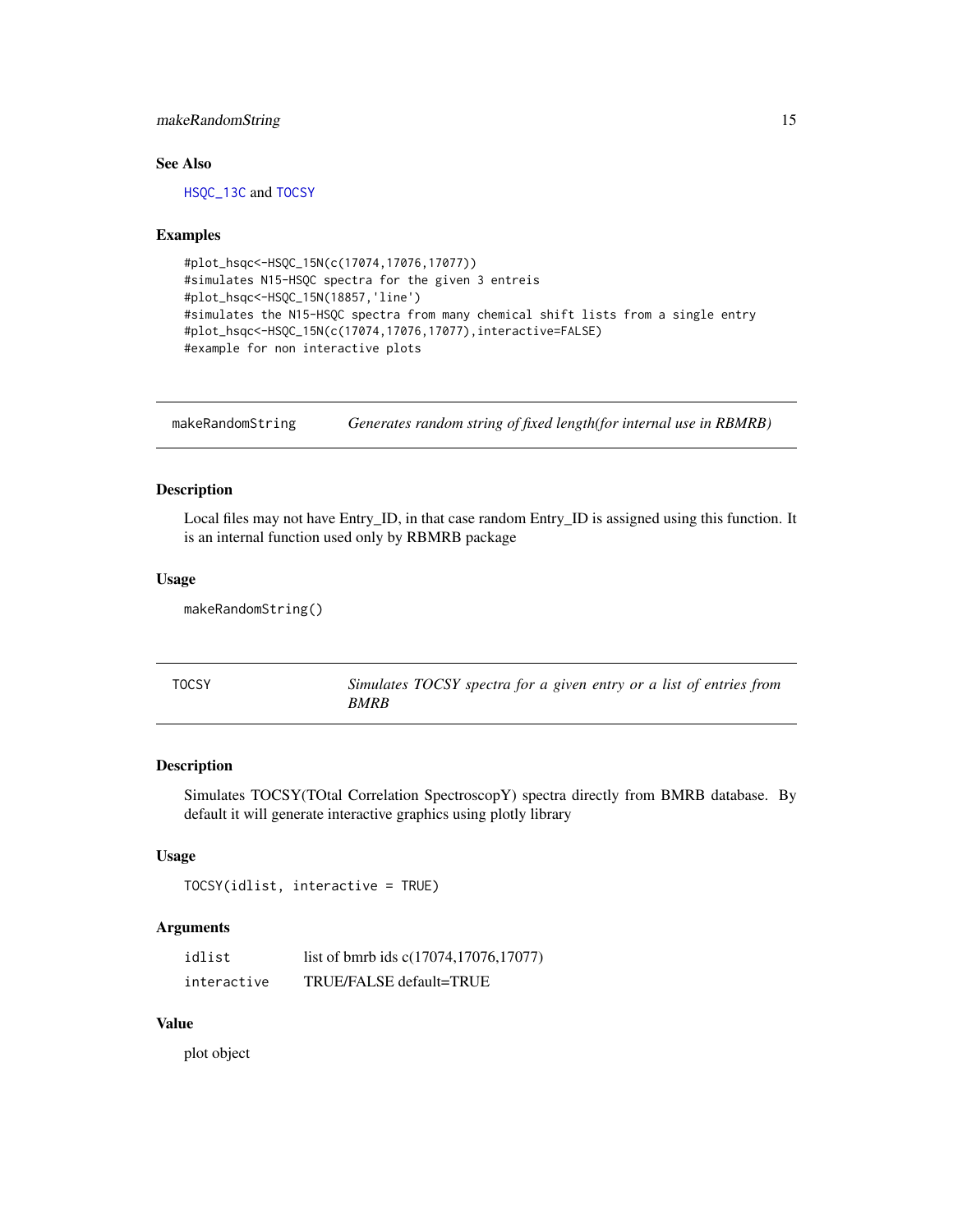### <span id="page-15-0"></span>16 TOCSY

## See Also

[HSQC\\_15N](#page-13-1) and [HSQC\\_13C](#page-12-2)

## Examples

plot\_tocsy<-TOCSY(c(17074,17076,17077)) #Simulates TOCSY spectra for the given 3 entries plot\_tocsy<-TOCSY(c(17074,17076,17077),interactive=FALSE) # Example to disable interactive plot feature